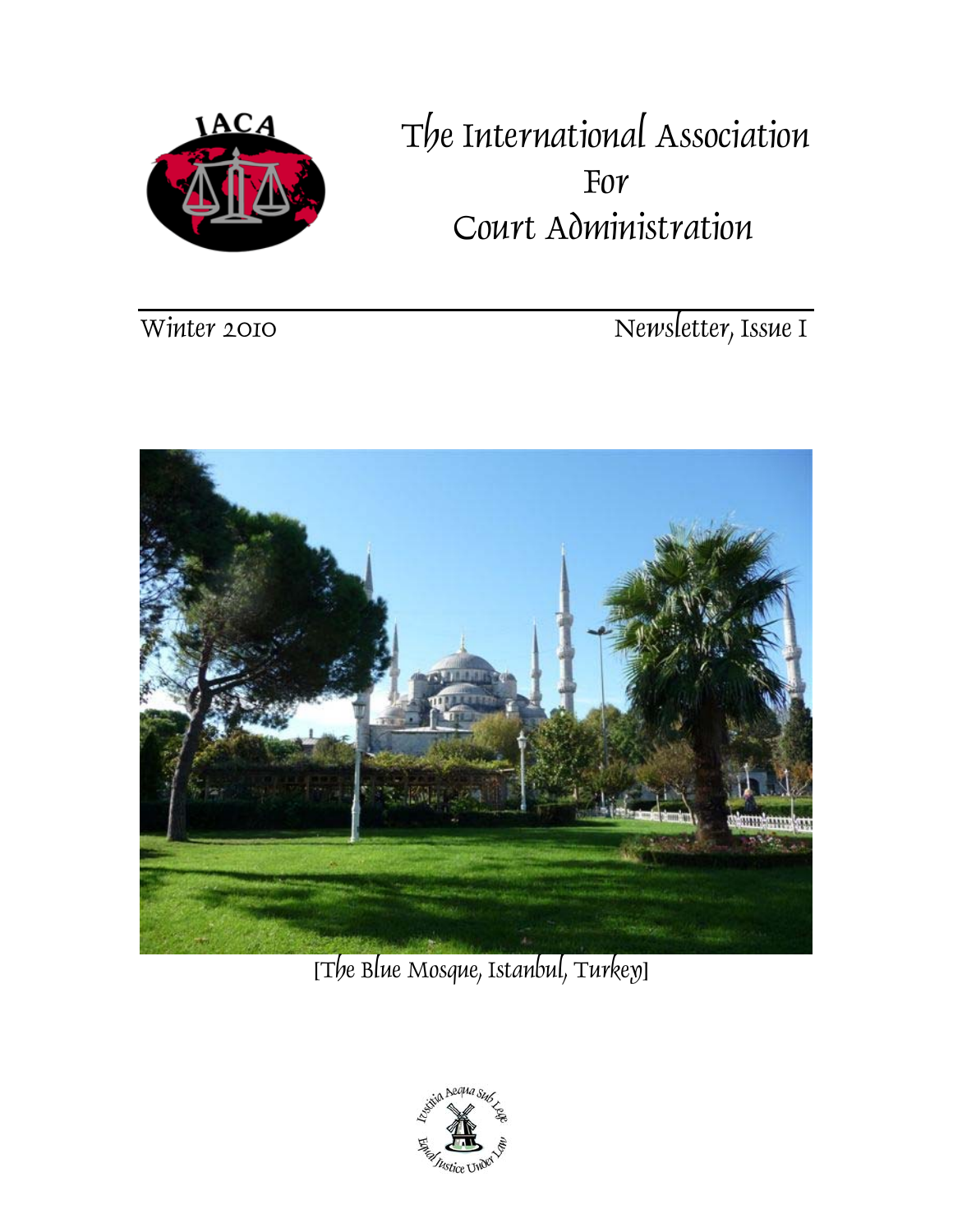

International Association or Court Administration  $SSOC10$ MMS  $\leftarrow$ 

## **Officers**

Jeffrey A. Apperson, President Richard Foster, President-Elect Sheryl L. Loesch, Executive Director Tine Brecelj, Vice President, Europe Pam Ryder-Layhey, Vice President, North America Collins Ijoma, Vice President, Africa Mazen Tajeddine, Vice President, Middle East Cathy Hiuser, Vice President, International Associations Eldar Mammadov, Vice President, Central Asia Noel Doherty, Treasurer Linda Wade-Bahr, Chief Technology Officer Jessica Lyublanovits, Membership Officer Philip M. Langbroek, Managing Journal Editor Julia Ricketts, Secretary Skyler O'Hara, Assistant Treasurer

### Advisory Council

Markus Zimmer, Chair and President Emeritus Ales Zalar, Minister of Justice, Slovenia Paul Magnuson, USDC Minnesota USDJ Charles Simpson, USDC WDKY USDJ Lawal Hassan Gummi, Chief Judge in the High Court of the Federal Capital Territory, Abuja, Nigeria Irina Reshetnikova, Arbitrazh Court, Russia Louisa Porter, USDC SDCA USMJ Charles Case, USBC DAZ USBJ Karim Pharaon, Justice, Supreme Court of the Emirate of Abu Dhabi Gregory Reinhardt, Exec. Director, Australasian Institute of Court Administration, Australia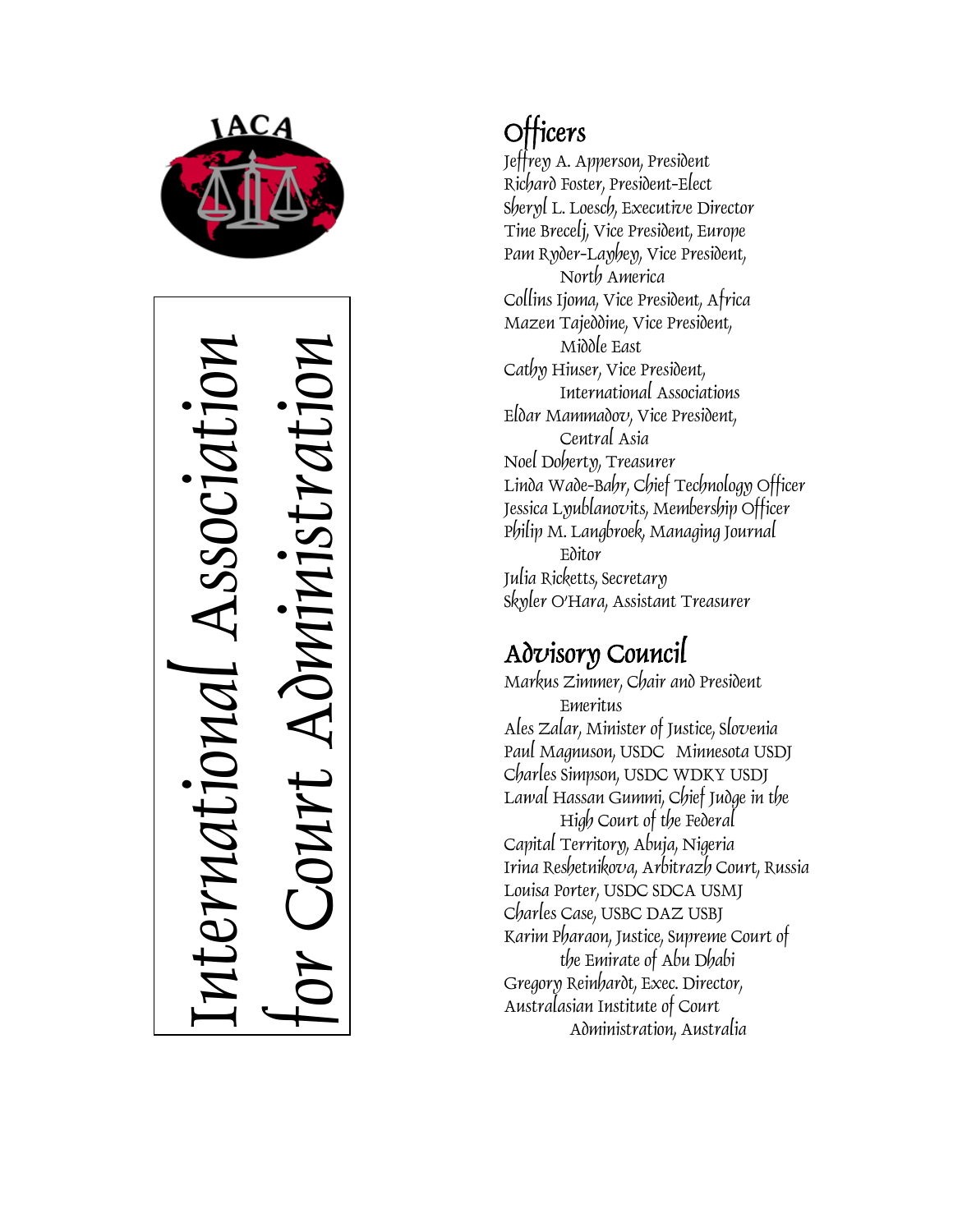

President Apperson

#### **A Message from the President,**

#### **Jeffrey A. Apperson**

**\* \* \* \* \* \* \* \* \* \* \* \* \* \* \* \* \*** 

Dear Colleagues,

Welcome to the inaugural edition of the International Association for Court Administration Newsletter! This publication is intended to keep our membership and others informed of our activities and our accomplishments. It is also our intention to publish quarterly. We welcome articles of interest to our membership regarding court administration advances in your court systems, membership activities, or other matters. Please keep articles to less than 1,000 words. In addition, as you may know, Markus Zimmer recently completed his term as President of IACA. We are all very grateful for his leadership up to this point. During his presidency, we established an online journal (the fourth edition will soon be published), administered four international conferences, and established a website. He will continue to serve IACA as Advisory Council Chair and Executive Editor of the IACA Journal. I am also proud to announce

International Association for Court Administration Newsletter **Winter, 2010 – Issue I** 

that Richard Foster, CEO of the Family Courts of Australia, has been chosen as President-Elect!

While this newsletter, as our first edition, is rather limited in scope, I want to thank John Stacey and Cathy Hiuser for their contributions.

This will also serve as an announcement of the consideration of my offer of membership to IACA by the Supreme Court of the Southern Sudan. Indeed, I am told that as a result of the court's participation at our conference in Istanbul, a series of recommendations to improve court administration in the southern Sudan were presented to the Supreme Court and were approved for study and possible future implementation.

#### **Istanbul Conference**

Our most recent conference was last November 2-4 in Istanbul, Turkey, and was a great success. It was co-sponsored by the Ministry of Justice of Turkey, and drew over 240 attendees from 47 countries. Minister of Justice Ergin, Judge Kaya and Judge Orta were extremely gracious. In addition, Mayor Kadir Topbaş and Governor Muammer

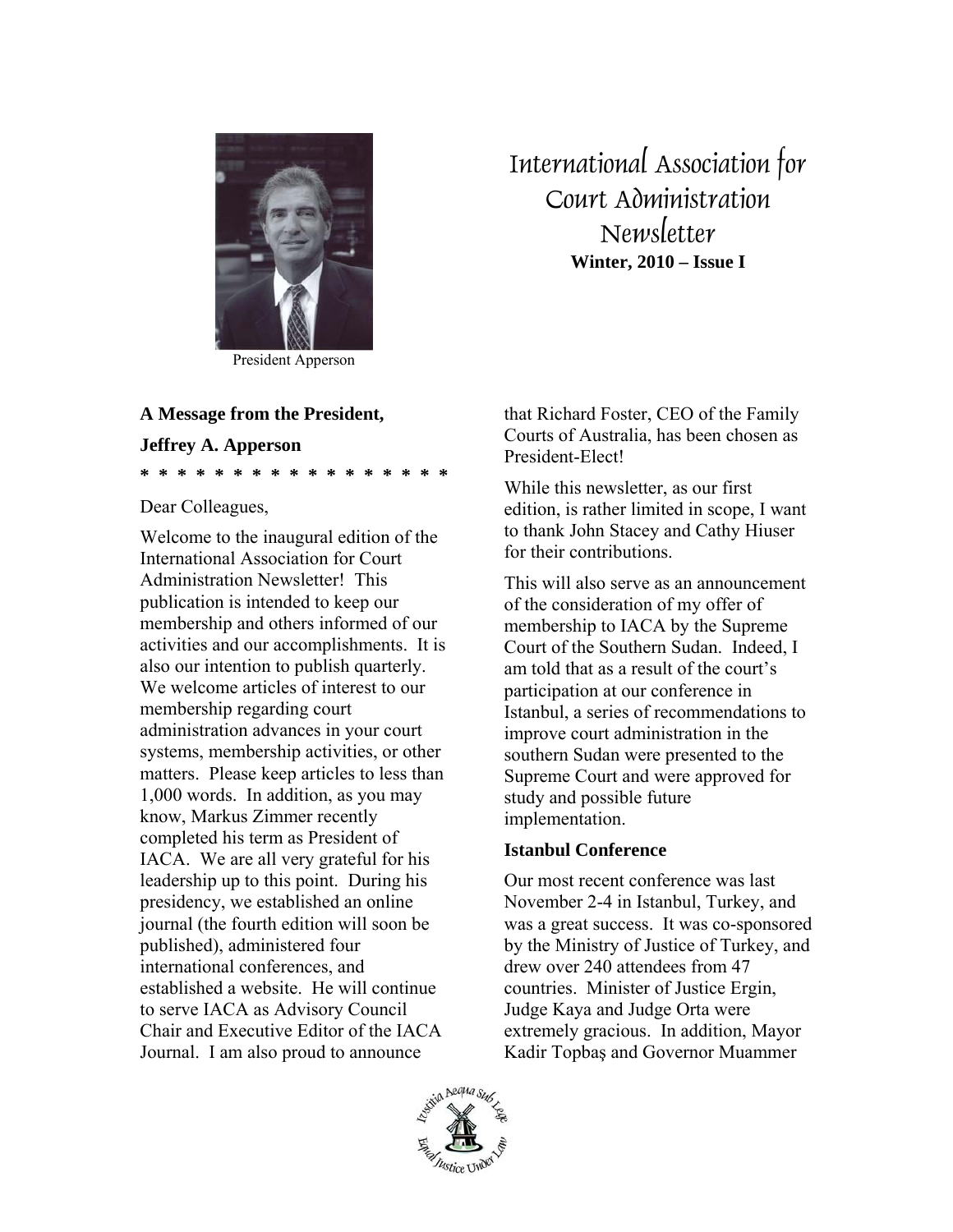Güler were excellent hosts. I also want to thank President Kilic and Vice President Adali of the Constitutional Court for their important assistance, as well as Judge Mammadov, our Vice President for Central Asia, and Intratravel for conference support. A special thanks to USAID, ICTY, DPK, Chemonics, NCSC, MSD, IDLO and EWMI. They were critical to the success of the conference.

The materials presented at the conference are accessible to IACA members and can be found on our website: www.iaca.ws



From left: Adnan Shuaibi (Palestine), Rommel Moreno Manjarrez (Mexico), and IACA President Markus Zimmer, at our Istanbul Conference.

#### **Membership**

While our membership is increasing, our funding needs are substantial. At this time, our operating costs are dependent on dues as a means to maintain independence. We are in the early stages of establishing 501(c) 3 status to enable contributors to deduct donations from taxes. Ralph Deloach, President of the International Foundation for Court Administration is coordinating this effort with me. We envision foundations eventually making contributions to our

501(c) 3 accounts. All contributions will be used to support our mission.

Please consider joining us! Our Mission Statement can be found at: http://www.iaca.ws/mc/page.do?sitePage Id=49382&orgId=iaca

Membership fees are graduated, which are based on income and listed at: http://web.memberclicks.com/mc/page.d o?sitePageId=49384&orgId=iaca

You can join IACA online at http://web.memberclicks.com/mc/page.d o?sitePageId=50787&orgId=iaca

Or make a bank wire transfer to:

USBank Swift: USBKUS44IMT Routing: 042100175 Account: 145805655308 USBank Bank Address Information: 401 West Market Street Louisville, KY 40202 United States Phone: (502) 562-6660

Paper applications and money orders can be mailed to one of the following:

Mr. Noel Doherty Treasurer - IACA Court Service Branch Phoenix House 15/24 North Phoenix Street Dublin 7 Ireland

#### Or

Jeffrey A. Apperson President – IACA 601 West Broadway, Room 106 Louisville, KY 40202 USA

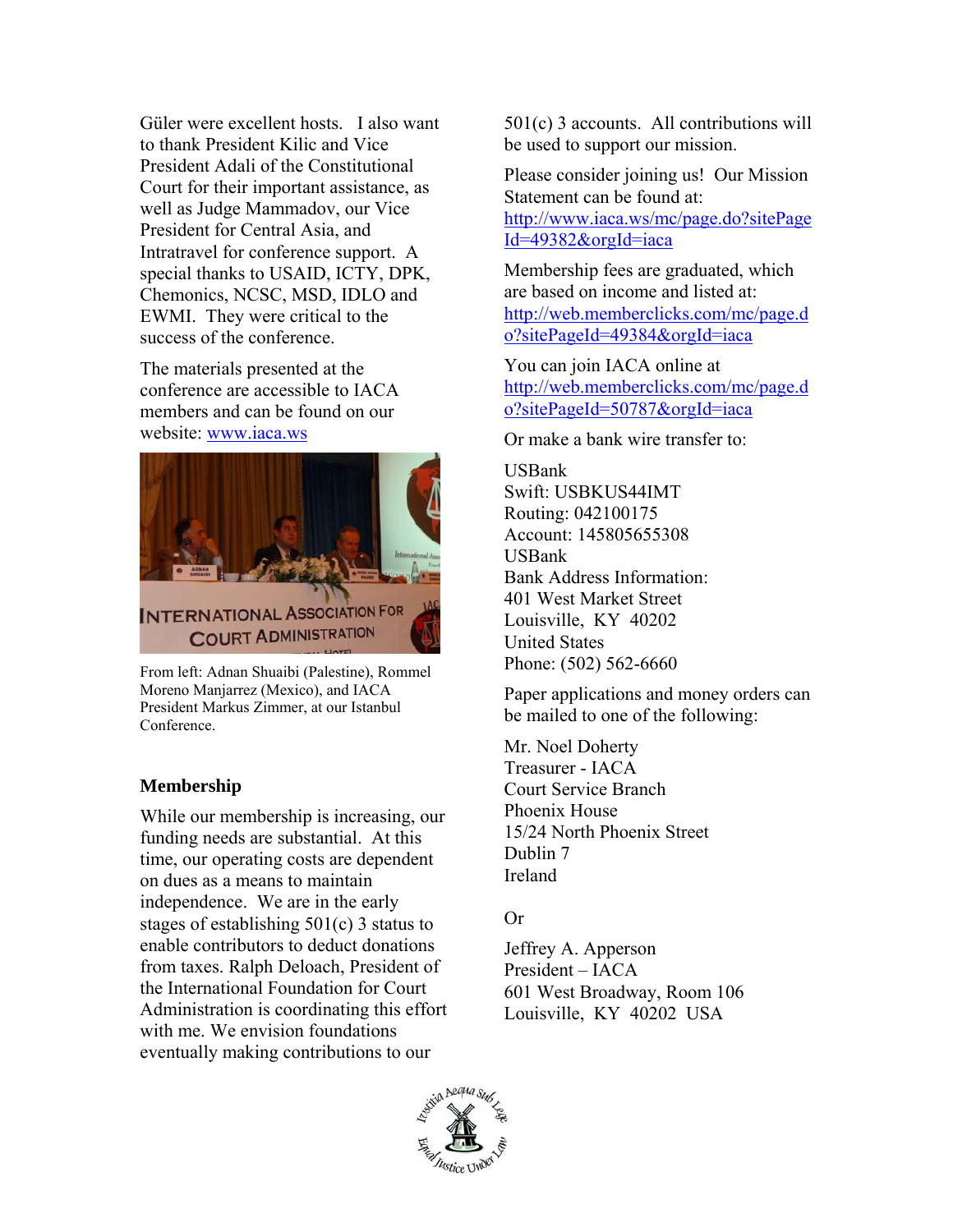#### **IACA Conference Schedule**

We have three conferences planned for 2010 and 2011. The Caribbean Court of Justice has agreed to co-sponsor a conference in Trinidad November 1-3 2010. A video trailer highlighting the venue is at:

http://www.youtube.com/watch?v=Ezetg vHIHpc&feature=player\_embedded. This is intended to be a regional conference for the Americas, dedicated to agenda themes which include restorative justice trends, criminal justice procedural reforms, court administration advances and comparative models for such.

In March 2010 we intend to work with the Supreme Court of Indonesia to host a conference in Jakarta. Our President-Elect, Richard Foster, will be overseeing this important event (with all the support we can give) for the region of Southeast Asia and the South Pacific.

In October 2011 we are planning an international conference at the Peace Palace in The Hague, Netherlands. We anticipate that the tribunals of the United Nations may participate as well, since several are located there. I also hope to organize a small meeting in Africa, perhaps in conjunction with the Rome Statutes meeting in May 2010 for Africa. Hopefully one representative from each country in Africa could attend.

By the end of 2011, as a consequence of projected success at the above mentioned events, we should have a well established presence throughout the world. Indeed, our board continues to gain new members that have important experience in court management. Please plan to join us if possible.

#### **Organizational Activities**

We have several new officers and board members as part of IACA. In Europe, John Stacey of the Council of Europe Committee for the Efficiency of Justice has agreed to join the board. We are awaiting final approval for Kersti Fjorstad, Deputy Director General of National Courts Administration of Norway; and Nadia Long, with the European Institute for Public Administration.

In Central Asia, Vice President Eldar Mammadov announces that Mikheil Gogishvili, First Deputy of the Supreme Court of Georgia; and Abdumanon Dodoev of the Supreme Court of Tajikistan have also joined the board! We expect other board members to be named soon in several different regions.

The most notable changes in the officer section of the organization include Markus Zimmer, our former President and now President Emeritus, becomes Chair of the Advisory Board. Richard Foster, Chief Executive Officer of the Family Courts of Australia is our President-Elect. Julia Ricketts, my executive assistant, will assume the duties of Secretary.

\* \* \* \* \* \* \* \* \* \* \* \* \*

#### **European Commission for the Efficiency of Justice**

#### **By John Stacey, Vice President, CEPEJ**

The European Commission for the Efficiency of Justice, better known as the CEPEJ, was created as a result of a resolution of the Council of Europe in 2002. The CEPEJ was given the mandate to evaluate judicial systems across Europe, devise tools and produce

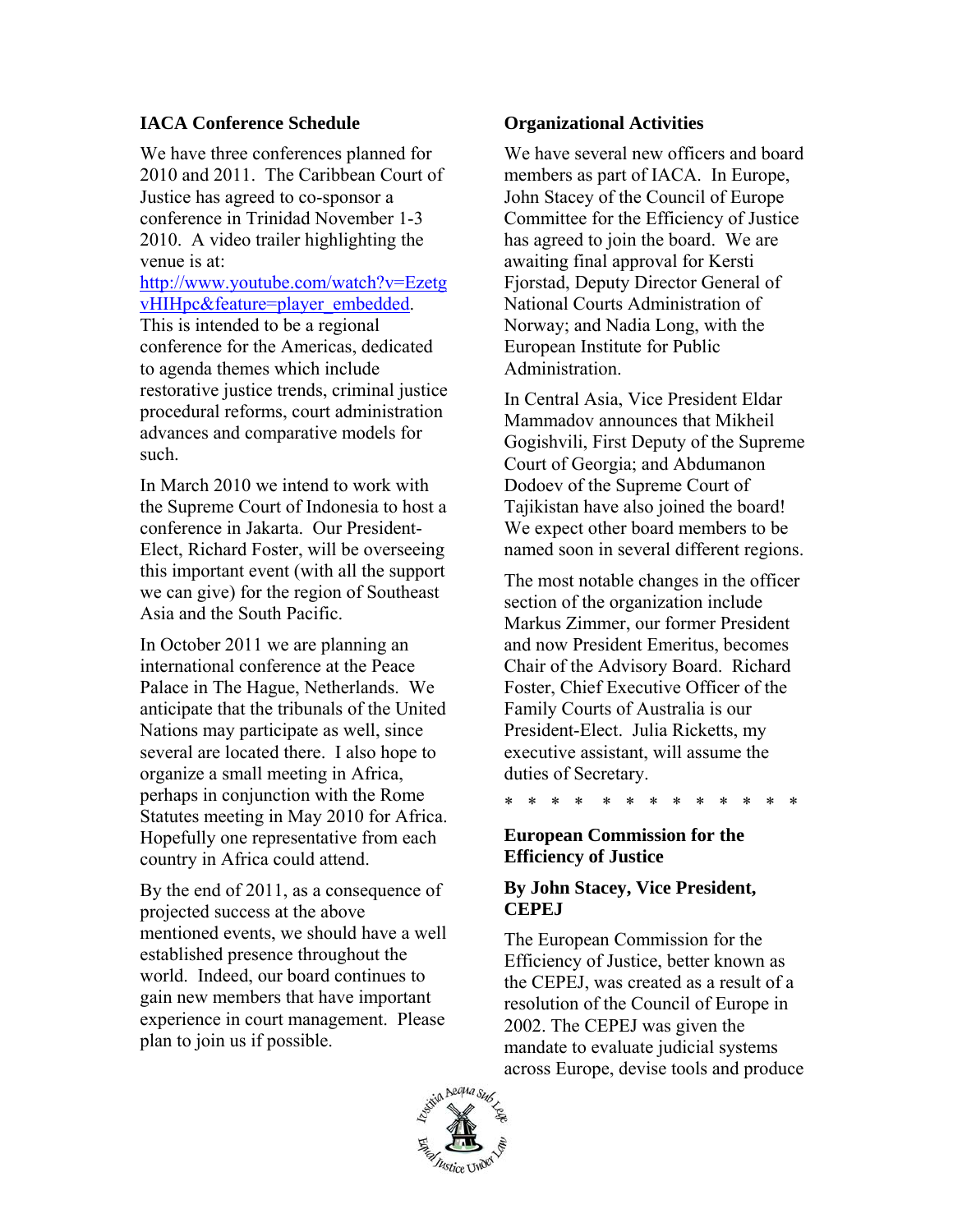guidance member states may use to improve the efficiency of their judicial system.

To understand the purpose of the CEPEJ you must realise that the CEPEJ came into being due to the high number of Article 6 (right to a fair trial) violations of the European Convention of Human Rights, in particular the delays to court proceedings. This is best summed up by that famous quote by William Gladstone, "Justice delayed is justice denied".

The CEPEJ is made up of experts from the 47 member states of the Council of Europe; in addition there are observers from a number of other Countries including Canada, Japan and the USA as well as from organisations representing judges, prosecutors, enforcement agents and the World Bank. The experts nominated by their Countries must be experts in the judicial area and they are normally judges, prosecutors, academics, operational administrators or policy officials from the Ministry of Justice.

I became involved with the CEPEJ as the UK Ministry of Justice (then the Lord Chancellor's Department) thought that a person with a broad experience of Court Management would make a suitable expert. As I had spent most of my working life in court management I was chosen to be the expert. During this time I served on a working group looking at effective 'time frames' and the group produced a compendium of best practices, a time management checklist together with several academic studies on delay. After 4 years I was elected Vice President of CEPEJ.

In this new role I represented the CEPEJ at International Judicial events and, at the invitation of a Country, took part in a number of commissions reviewing national systems. I continued with my participation with the working group on time frames although this became the SATURN Observatory with the purpose of monitoring the developments in member states to improve time frames. Two new working groups were formed; the first is looking at the question of 'quality' judicial and court practices, but not the quality of judicial decisions. The other Group has produced guidance on creating and managing an effective enforcement service as the ECtHR considers enforcement as part of the proceedings when evaluating delay.

It was at one of those International Judicial events I mentioned earlier that I came into direct contact with the IACA for the first time. Although I was aware of the Association's existence it was at that first meeting in Istanbul that I came to really appreciate the clear synergies between the IACA and the CEPEJ. I am very hopeful that the two organisations can work together in the future and further our common objectives.

\* \* \* \* \* \* \* \* \* \* \* \* \* **Mexico Criminal Justice Reform Project** 

#### **By Cathy Hiuser Manager, Court Operations, Ontario Vice President of Associations, IACA**

In 2003, US Aid's Rule of Law Project in Mexico initiated a comprehensive assistance program as a means of establishing the foundation for the implementation of an oral adversarial criminal justice system in Mexico. Through seminars and specialized workshops, USAID was instrumental in increasing an understanding of oral,